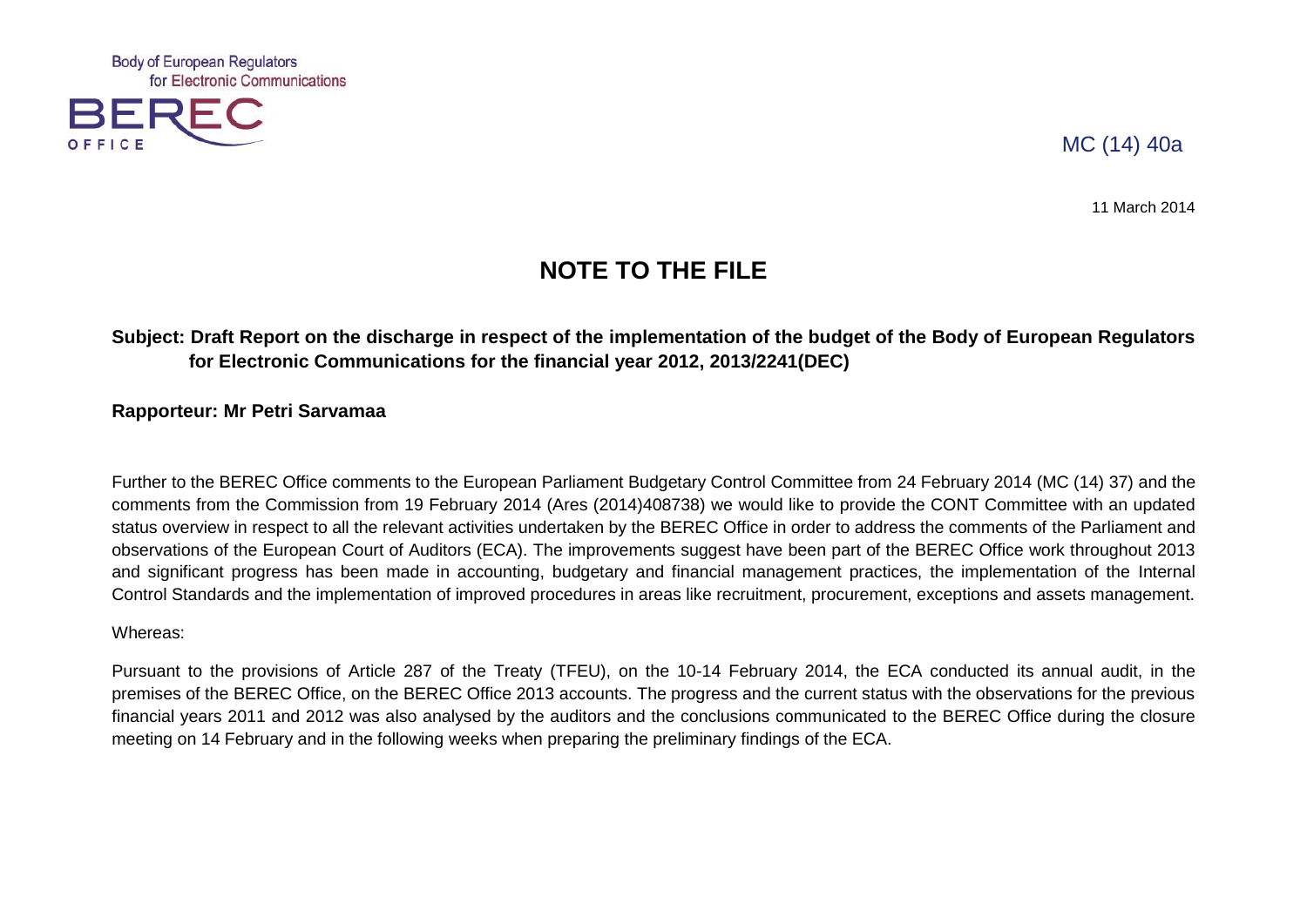# **COMMENTS BEREC Office to the Draft Report on the discharge 2012 and to the proposed amendments**

#### *1. Proposal for a European Parliament decision*

#### Text of the Draft Report:

1. Postpones its decision on granting the Administrative Manager of the Body of European Regulators for Electronic Communications discharge in respect of the implementation of the Body's budget for the financial year 2012 / Grants the Administrative Manager of the Body of European Regulators for Electronic Communications discharge in respect of the implementation of the Body's budget for the financial year 2012;

#### Amendment 1 - Petri Sarvamaa:

1. Postpones its decision on granting the Administrative Manager of the Body of European Regulators for Electronic Communications discharge in respect of the implementation of the Body's budget for the financial year 2012;

#### Amendment 2 - Ryszard Czarnecki, Philip Bradbourn, Derk Jan Eppink, Marta Andreasen:

1. Postpones its decision on granting the Administrative Manager of the Body of European Regulators for Electronic Communications discharge in respect of the implementation of the Body's budget for the financial year 2012;

#### Amendment 3 - Jean-Pierre Audy:

1. Grants the Administrative Manager of the Body of European Regulators for Electronic Communications discharge in respect of the implementation of the Body's budget for the financial year 2012;

#### Amendment 4 - Pilar del Castillo Vera:

1. Grants the Administrative Manager of the Body of European Regulators for Electronic Communications discharge in respect of the implementation of the Body's budget for the financial year 2012;

| <b>Comment BEREC Office</b> | Postponing the discharge into quarter 4 2014 would not speed up the solid progress already made in the                |
|-----------------------------|-----------------------------------------------------------------------------------------------------------------------|
|                             | administrative practices of the organisation. We reassure that the recommendations from the Court's audit to the 2012 |
|                             | have been and continue to be addressed seriously.                                                                     |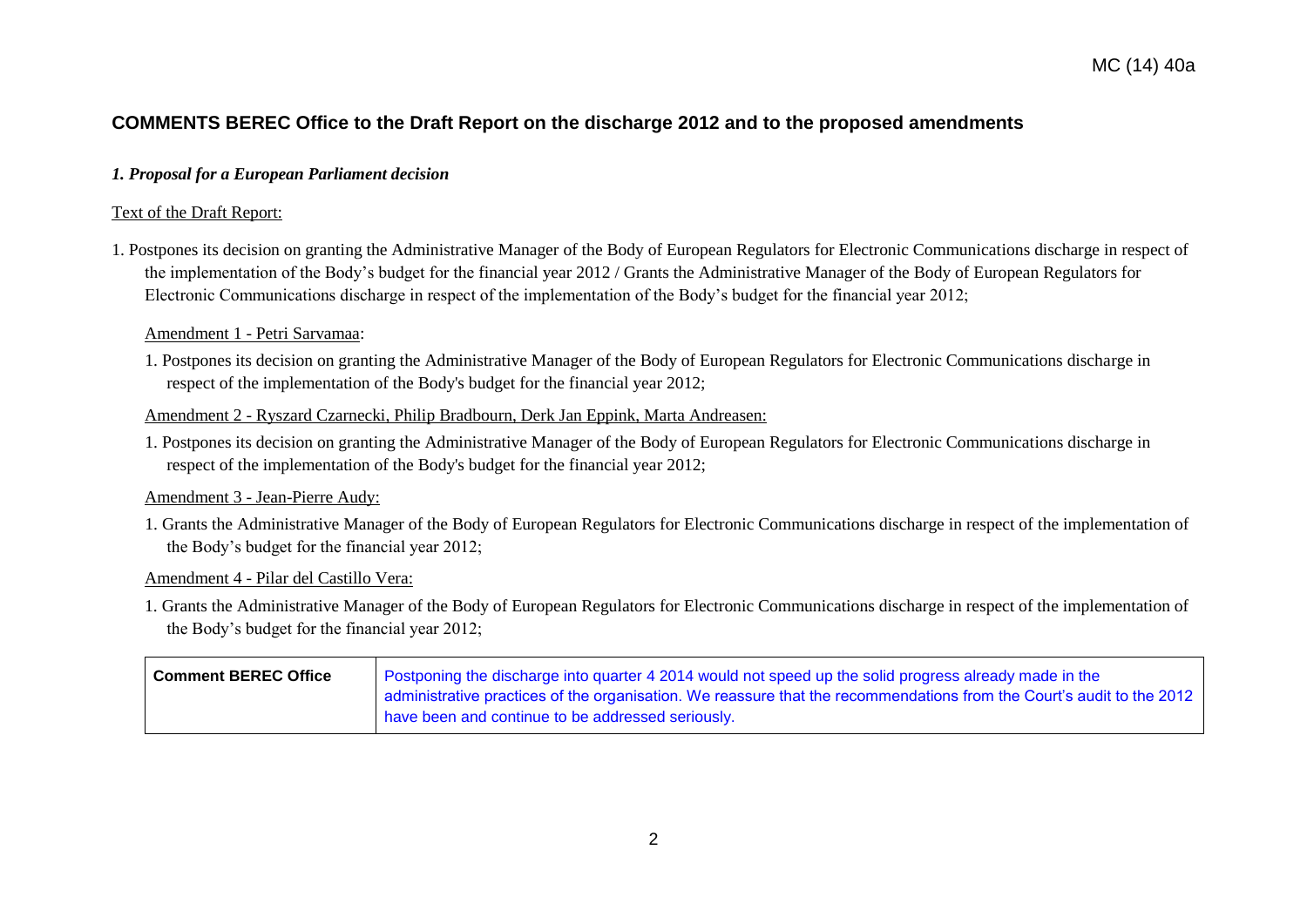#### *2. Proposal for a European Parliament decision*

#### Text of the Draft Report:

1. Postpones its decision on the closure of the accounts of the Body of European Regulators for Electronic Communications for the financial year 2012 / Approves the closure of the accounts of the Body of European Regulators for Electronic Communications for the financial year 2012;

#### Amendment 5 - Ryszard Czarnecki, Philip Bradbourn, Marta Andreasen, Derk Jan Eppink:

1. Postpones its decision on the closure of the accounts of the Body of European Regulators for Electronic Communications for the financial year 2012;

#### Amendment 6 - Petri Sarvamaa:

1. Postpones its decision on the closure of the accounts of the Body of European Regulators for Electronic Communications for the financial year 2012;

#### Amendment 7 - Jean-Pierre Audy:

1. Approves the closure of the accounts of the Body of European Regulators for Electronic Communications for the financial year 2012;

#### Amendment 8 - Pilar del Castillo Vera:

1. Approves the closure of the accounts of the Body of European Regulators for Electronic Communications for the financial year 2012;

| Comment BEREC Office | Postponing the discharge into quarter 4 2014 would not speed up the solid progress already made in the                |
|----------------------|-----------------------------------------------------------------------------------------------------------------------|
|                      | administrative practices of the organisation. We reassure that the recommendations from the Court's audit to the 2012 |
|                      | have been and continue to be addressed seriously.                                                                     |

#### *3. Motion for a resolution*

#### Amendment 9 - Elena Băsescu:

#### Addition of new Citation 10a:

- having regard to the previous discharge reports of the Parliament;

#### Text of the Draft Report Recital A:

A. whereas, according to its financial statements, the final budget of the Body of European Regulators for Electronic Communications (*'*the Body*'*) for the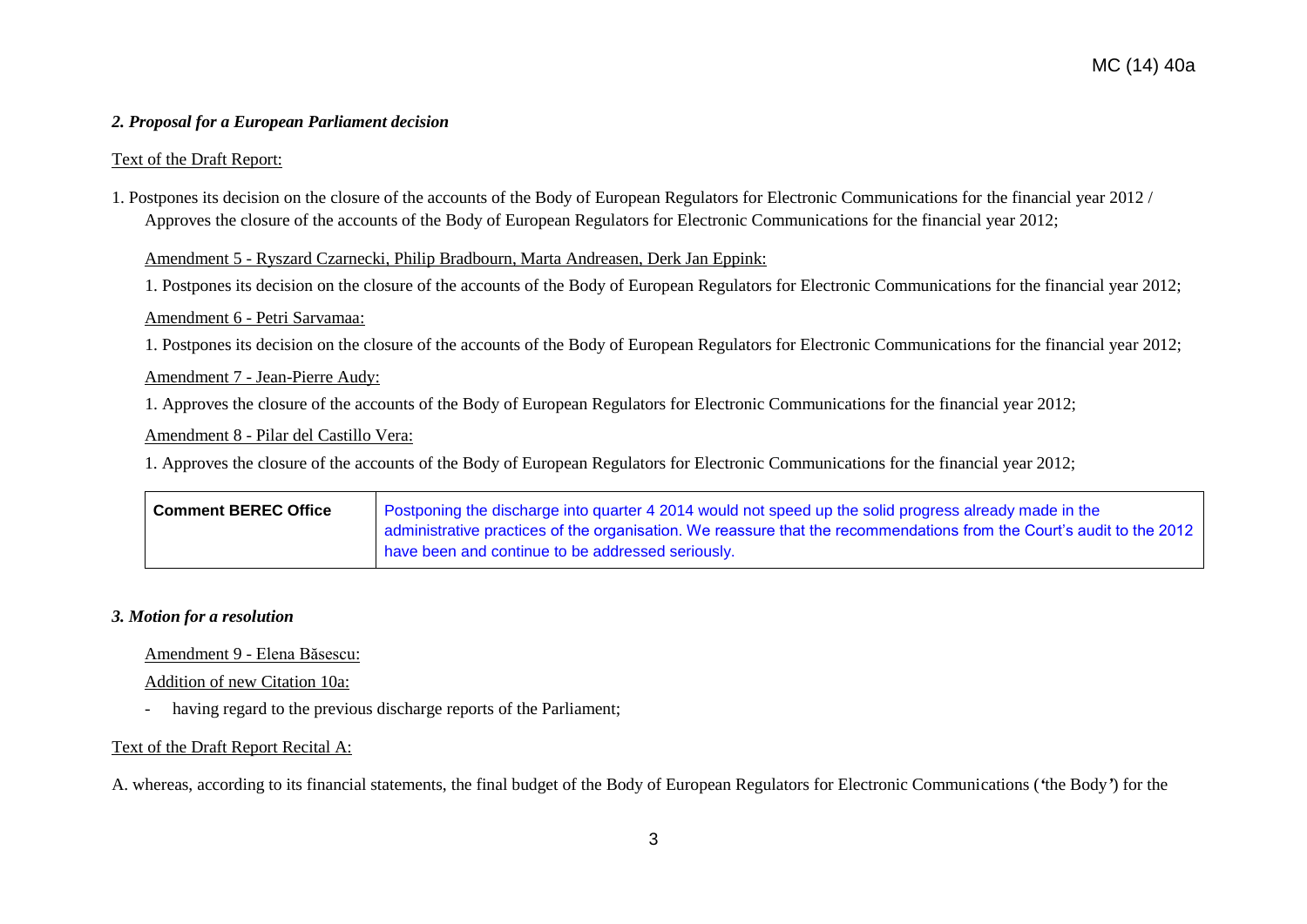#### financial year 2012 was EUR 3 190 000

#### Amendment 10 - Monica Luisa Macovei:

A. whereas, according to its financial statements, the final budget of the Body of European Regulators for Electronic Communications ("the Body") for the financial year 2012 was EUR 3 190 000, *representing an increase of 170,6 % compared to 2011 and whereas the Body's entire budget derives from the Union budget*;

| <b>Status overview BEREC</b><br><b>Office</b> | Due to the location of the BEREC Office from Brussels to Riga in 2010 and slower than planned recruitment of staff<br>(one staff member recruited on 1 January and 18 positions out of 28 filled by 31 December 2011) the initial budget for<br>2011 was amended in August 2011 and reduced by 52%. The financial year 2012 was the BEREC Office's first full<br>year of operations with 24 staff members recruited and with the budget of EUR 3,190,000. The set-up phase in 2011<br>as compared to 2012 explains the significant increase in the 2012 budget, but the years are not comparable as to the |
|-----------------------------------------------|------------------------------------------------------------------------------------------------------------------------------------------------------------------------------------------------------------------------------------------------------------------------------------------------------------------------------------------------------------------------------------------------------------------------------------------------------------------------------------------------------------------------------------------------------------------------------------------------------------|
|                                               | required expenditures.                                                                                                                                                                                                                                                                                                                                                                                                                                                                                                                                                                                     |

# *Paragraph 1: Comments on the reliability of accounts*

#### Text of the Draft Report:

1. Regrets that the Body's accounting system was still not validated by its accounting officer; calls on the Body to address this issue and to inform the discharge authority on the state of play regarding steps to be taken by 1 September 2014;

#### Amendment 11 - Petri Sarvamaa:

1. Regrets that the Body's accounting system was still not validated by its accounting officer; *acknowledges from the Body that the accounting system has been validated in 2013*;

Amendment 12 - Pilar del Castillo Vera:

1. **Notes** that the Body´s accounting system *has been* validated *in 2013*;

| Status overview BEREC | The accounting system has been validated in 2013 |
|-----------------------|--------------------------------------------------|
| <b>Office</b>         |                                                  |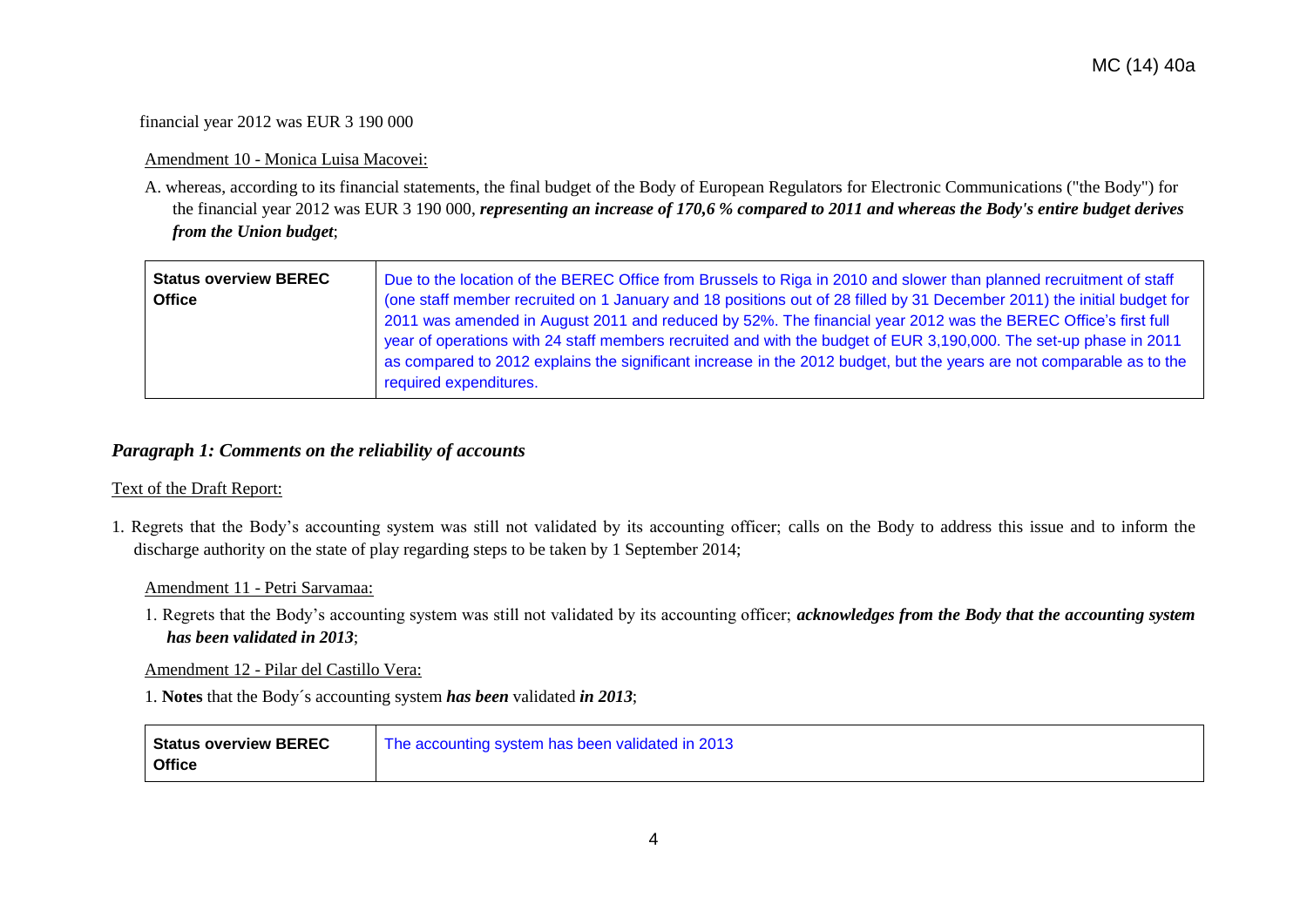| Conclusions ECA during   Completed |  |
|------------------------------------|--|
| annual audit in Feb. 2014          |  |

# *Comments on the legality and regularity of transactions*

#### Text of the Draft Report:

2. Regrets that the committed appropriations carried over, amounting to EUR 61 500 (10 % of the total committed appropriations carried over), did not correspond to legal commitments and were thus irregular; calls on the Body to take steps in order to avoid such situations in the future and to report on the steps to be taken by 1 September 2014;

#### Amendment 13 - Pilar del Castillo Vera:

2. *Notes that the Body only became financially autonomous in September 2011;appreciates, therefore, that the findings only referred to a very limited amount of time (three months) and to a very limited amount of budget (EUR 747 000); notes that the Body's recruitments were ongoing and that some of the administrative/financial positions were not covered yet***;**

Amendment 14 - Pilar del Castillo Vera:

#### New Paragraph 2a

2a. *Notes that the issues with carry-forwards at the end of 2012 were of a different nature due to the lack of experience of the available staff with the year-end closure activities; notes that due to the resignation of critical staff in financial and accounting roles in 2012, the year-end closure was managed largely by back-up staff brought in as support for operational functions***;**

Amendment 15 - Pilar del Castillo Vera:

#### New Paragraph 2b

2b. *Notes that the experiences learned in both 2011 and 2012 were addressed in 2013 by specifying the financial procedures and by providing additional refresher trainings to all financial actors; notes that additional attention was paid throughout 2013 to the correct opening of financial and legal commitments*;

| <b>Status overview BEREC</b> | The issues with carry-forwards in the end of 2012 were due to the lack of experience of the available staff with the       |
|------------------------------|----------------------------------------------------------------------------------------------------------------------------|
| Office                       | year-end closure activities. Due to the resignation of critical staff in financial and accounting roles in 2012, the year- |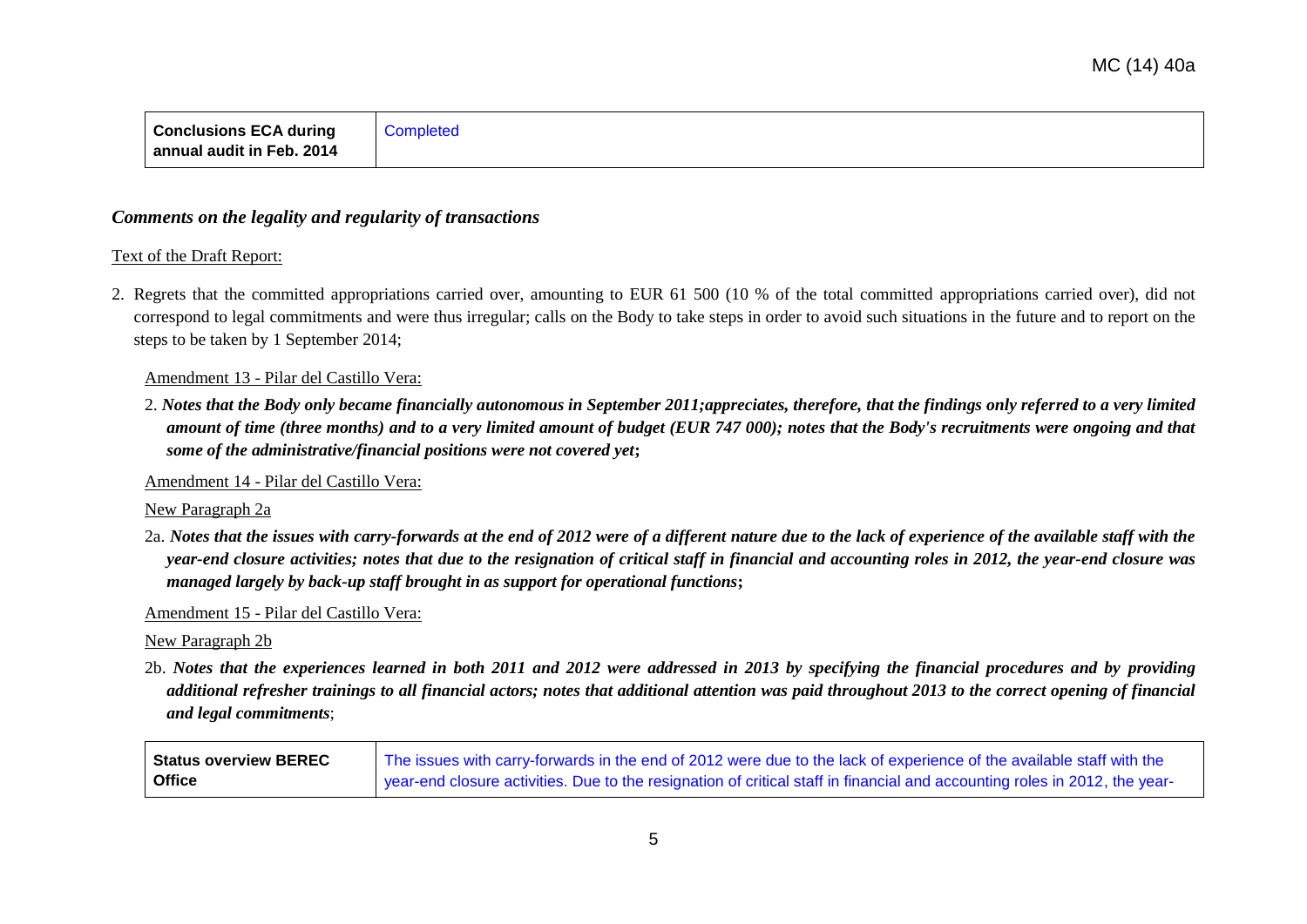|                                                            | end closure was managed largely by the back-up staff brought in as support from the operational functions.<br>The experience learned both 2011 and 2012 were addressed in 2013 by specifying the financial procedures (incl.<br>year-end carry-forwards) and by providing additional refresher trainings to all financial actors incl. the back-ups.<br>Additional attention was paid throughout 2013 to the correct opening of financial and legal commitments. Also, extra<br>care was taken in the end of 2013 to de-commit any appropriations not executed (RAL) in a timely manner. |
|------------------------------------------------------------|------------------------------------------------------------------------------------------------------------------------------------------------------------------------------------------------------------------------------------------------------------------------------------------------------------------------------------------------------------------------------------------------------------------------------------------------------------------------------------------------------------------------------------------------------------------------------------------|
| <b>Conclusions ECA during</b><br>annual audit in Feb. 2014 | <b>Completed</b>                                                                                                                                                                                                                                                                                                                                                                                                                                                                                                                                                                         |

# *Comments on budget and financial management*

#### Text of the Draft Report:

3. Notes with concern that budget monitoring efforts during the financial year 2012 resulted in a budget implementation rate of 63,4 % and that the payment appropriations execution rate was 66,16 %;

#### Amendment 16 - Petri Sarvamaa:

3. Notes with concern that budget monitoring efforts during the financial year 2012 resulted in a budget implementation rate of 63,4 % and that the payment appropriations execution rate was 66,16 %; *calls on the Body to substantially improve budget monitoring efforts and the aforementioned rates of implementation and execution; expects the Body to report on the steps taken to remedy the situation by 1 September 2014*;

#### Amendment 17 - Pilar del Castillo Vera:

3. Notes *that the results of the provisional accounts for 2013 show the improved performance as a result of the measures taken in 2013***,** with a budget implementation rate of *89,55 % and a* payment *appropriations* execution rate *of 76,57 %; notes that the additional role of a Budget Assistant has been suggested to improve the daily budget management;*

| <b>Status overview BEREC</b><br><b>Office</b> | The results of the Provisional Accounts for 2013 show the improved performance as a result of measures taken in<br>2013: |
|-----------------------------------------------|--------------------------------------------------------------------------------------------------------------------------|
|                                               | the budget implementation rate (commitment appropriations) in 2013 - 89,55 %;                                            |
|                                               | of payment appropriations execution rate in 2013 - 76,57 %.                                                              |
|                                               | Further steps have been and will be taken in order to improve the budget monitoring and the implementation:              |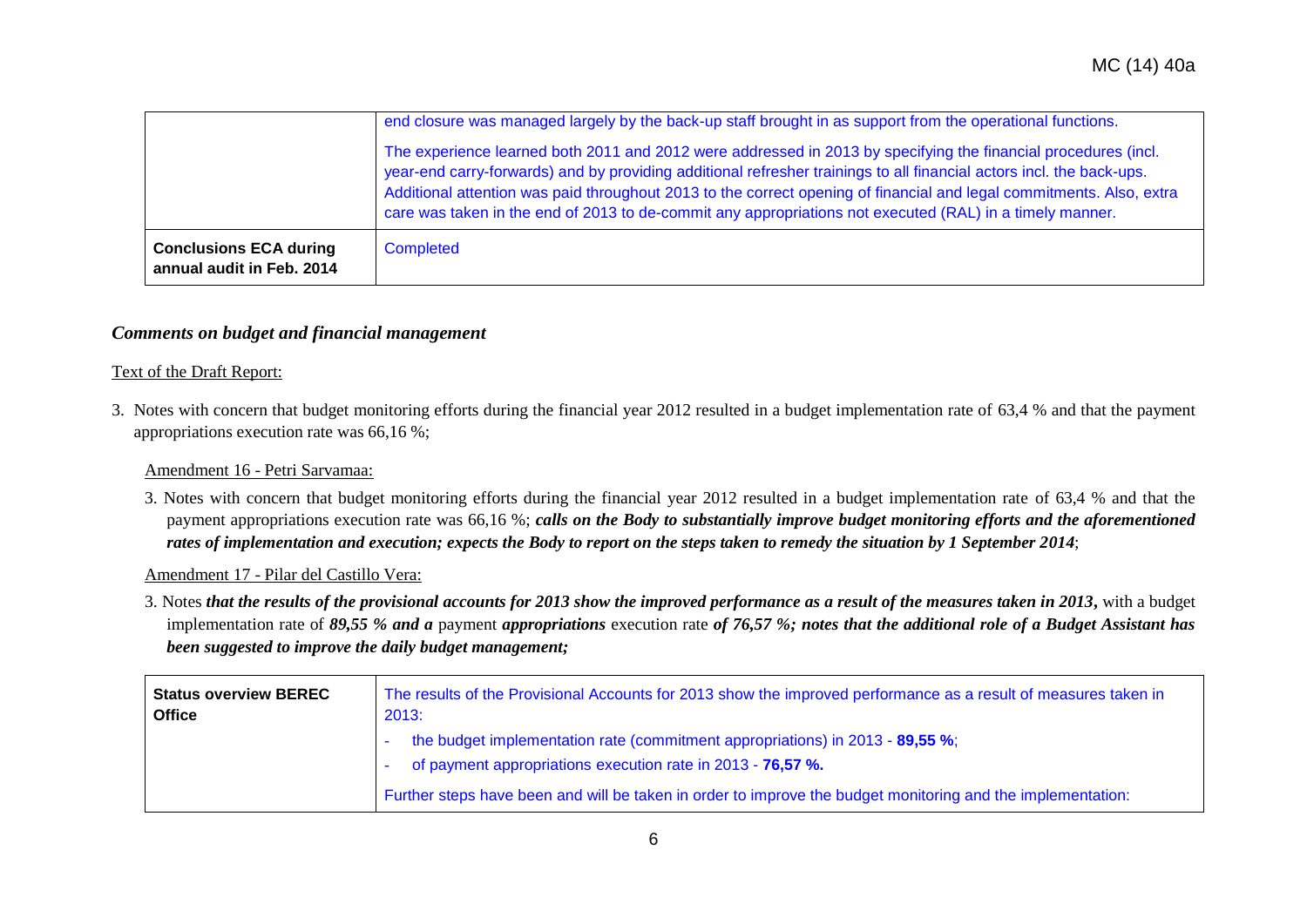|                                                            | nomination of an additional role of a Budget Assistant;<br>recent nomination of the BEREC Board Advisory Group in order for the Board to better address the administrative<br>performance of the BEREC Office. |
|------------------------------------------------------------|----------------------------------------------------------------------------------------------------------------------------------------------------------------------------------------------------------------|
|                                                            | The potential results of the further improvements with budget implementation will be available in the end of 2014.                                                                                             |
| <b>Conclusions ECA during</b><br>annual audit in Feb. 2014 | Not commented                                                                                                                                                                                                  |

#### *Commitments and carryovers*

#### Text of the Draft Report:

4. Regrets that some EUR 101 000 (45 % of the committed appropriations carried over from 2011) were cancelled; expresses concern that appropriations of EUR 545 000 (17 % of the total 2012 appropriations) were not used and had to be cancelled; regrets that the level of carry-overs of committed appropriations to 2013 was high at EUR 611 000 (19% of the total); believes that this indicates difficulties in the planning and/or implementation of the Body's activities, as the carry-overs for 2012 were mostly related to delayed recruitments and the absence of an effective policy to ensure the timely presentation and reimbursement of mission costs claimed by experts; calls on the Body to address the situation and to report to the discharge authority on the steps taken by 1 September 2014;

# Amendment 18 - Pilar del Castillo Vera:

4. *Notes that the results in 2013 as to the signed provisional accounts 2013 show improvements concerning the de-commitment of committed appropriations carried over from 2012 to 2013 (28 % in 2013, 45 % in 2012), appropriations not used in 2013 (15 % in 2013, 17 % in 2012) and the carry-over of commitment appropriations from 2013 to 2014 (13 % in 2013, 19 % in 2012); notes that the carry-over of commitments from 2011 to 2012 cannot be compared with 2012 and 2013 as the Body only became financially autonomous in September 2011; welcomes the fact that in 2013, there are three additional staff members working on budget management, as compared to 2012; welcomes also the fact that the Body has addressed the long payment cycle of travel reimbursement payments by streamlining the procedure and shortening the deadlines for the submission of documents;*

| Status overview BEREC | The measures taken in terms of the improved procedures and additional allocation of staff are: |
|-----------------------|------------------------------------------------------------------------------------------------|
| Office                | finalisation of Financial and Accounting Manuals;                                              |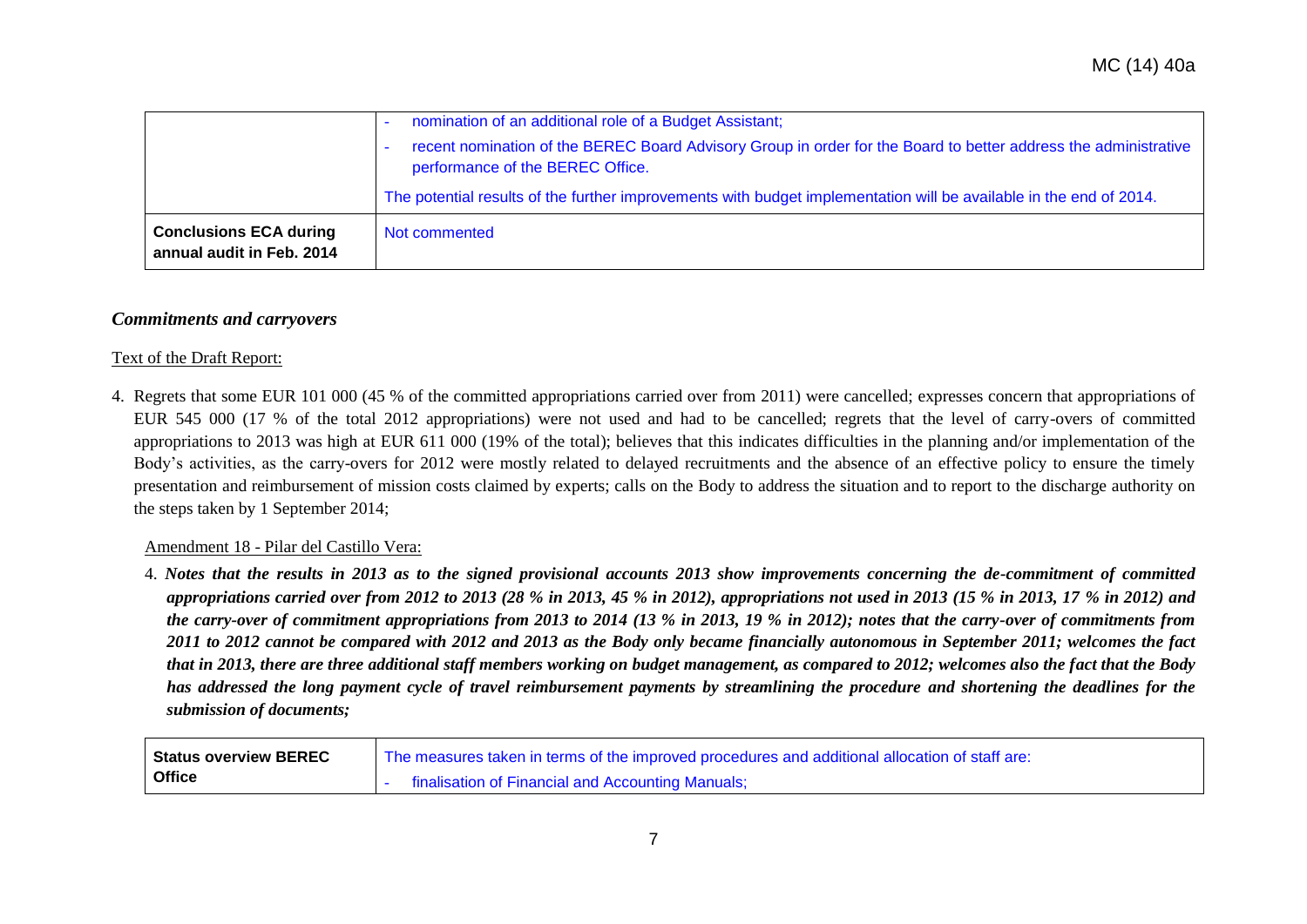| <b>Conclusions ECA during</b><br>annual audit in Feb. 2014 | Ongoing<br>Carry-overs from 2013 to 2014 decreased to 461 983 euro or 13 % of 2013 committed appropriations (2012: 611 000<br>euro or 19 %). The carry-overs were mainly related to contracts signed in the second half of 2013 which cover<br>activities in 2013 and 2014 (in 2012, carry-overs were mostly related to late reimbursements of mission costs claimed<br>by experts). |
|------------------------------------------------------------|--------------------------------------------------------------------------------------------------------------------------------------------------------------------------------------------------------------------------------------------------------------------------------------------------------------------------------------------------------------------------------------|
|                                                            | Carry-over of commitments from year 2011 to 2012 can not be compared with 2012 and 2013 as the Body only<br>became financially autonomous in September 2011.                                                                                                                                                                                                                         |
|                                                            | The carry-overs for 2012 were mostly related to the absence of an effective policy to ensure the timely presentation<br>and reimbursement of travel costs claimed by experts. The long payment cycle of travel reimbursement payments<br>was addressed by streamlining the procedure and shortening the deadlines for the submission of documents.                                   |
|                                                            | de-commitment of committed appropriations carried over from 2012 to 2013 - 28% in 2013 vs. 45% in 2012;<br>appropriations not used in 2013 - 15% in 2013 vs. 17% in 2012;<br>carry-over of commitment appropriations from 2013 to 2014 - EUR 461,983 (13% in 2013 vs. 19% in 2012).                                                                                                  |
|                                                            | The results in 2013 as to the signed Provisional Accounts 2013 show improvements concerning the commitments and<br>carry-overs:                                                                                                                                                                                                                                                      |
|                                                            | refresher trainings to staff members,<br>nomination of an additional role of a Budget Assistant.                                                                                                                                                                                                                                                                                     |

# *Procurement and recruitment procedures*

# Text of the Draft Report:

6. Notes with concern that there is considerable room for improvement regarding the preparation, execution and documentation of procurement procedures; notes in particular that award procedures did not give sufficient attention to the price-quality ratio and that general award criteria had not been broken down further into sub criteria to allow a clear and comparable evaluation of the offers;

Amendment 19 - Pilar del Castillo Vera: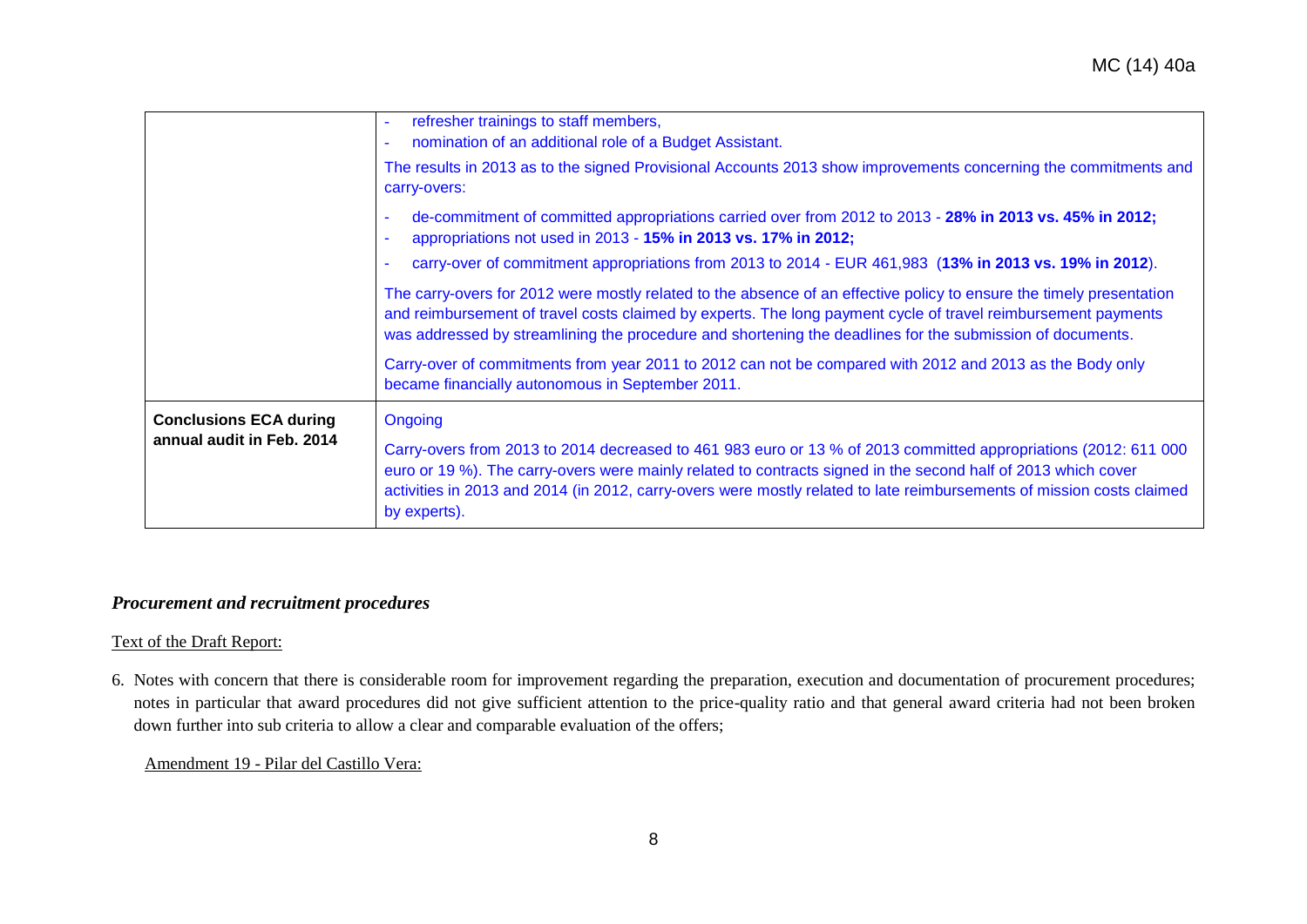6. Notes that there is considerable room for improvement regarding the preparation, execution and documentation of procurement procedures *as the Body's procurement procedure was adopted in July 2012; emphasises that the Court of Auditors' comments during its 2011 audit in May 2012 were taken in consideration;*

Amendment 20 - Ryszard Czarnecki, Philip Bradbourn, Marta Andreasen, Derk Jan Eppink:

6. *Expresses serious* concern that there is considerable room for improvement regarding the preparation, execution and documentation of procurement procedures; notes in particular that award procedures did not give sufficient attention to the price-quality ratio and that general award criteria had not been broken down further into sub criteria to allow a clear and comparable evaluation of the offers;

| <b>Status overview BEREC</b><br><b>Office</b>              | The BEREC Office procurement procedure was adopted in July 2012, taking among others into consideration the<br>comments of the ECA during its 2011 audit in May 2012. However, the corrections in the middle of 2012 could not<br>redo the performance in the 1st half of 2012.                                                                                                                                                    |
|------------------------------------------------------------|------------------------------------------------------------------------------------------------------------------------------------------------------------------------------------------------------------------------------------------------------------------------------------------------------------------------------------------------------------------------------------------------------------------------------------|
|                                                            | The further improvement areas as pointed out by the ECA during its 2012 audit were addressed in 2013 by:                                                                                                                                                                                                                                                                                                                           |
|                                                            | further specifying the procedure and including the descriptions of it together with the procurement check-lists in<br>the Financial Manual;<br>nominating the new role of a Procurement Officer in August 2013;<br>decentralising the responsibility for procurement between the larger number of staff members and providing<br>relevant training in 2013 to all the team members potentially being involved in the procurements. |
| <b>Conclusions ECA during</b><br>annual audit in Feb. 2014 | Completed                                                                                                                                                                                                                                                                                                                                                                                                                          |

# Text of the Draft Report:

7. Regrets that the recruitment procedures examined showed significant shortcomings affecting transparency, namely that questions for written tests and interviews were set after the applications had been examined by the selection board, no threshold scores were set for admission to written tests and interviews and for inclusion in the list of suitable candidates, and nominations and changes in the composition of the selection board were not approved by the appointing authority;

Amendment 21 - Pilar del Castillo Vera: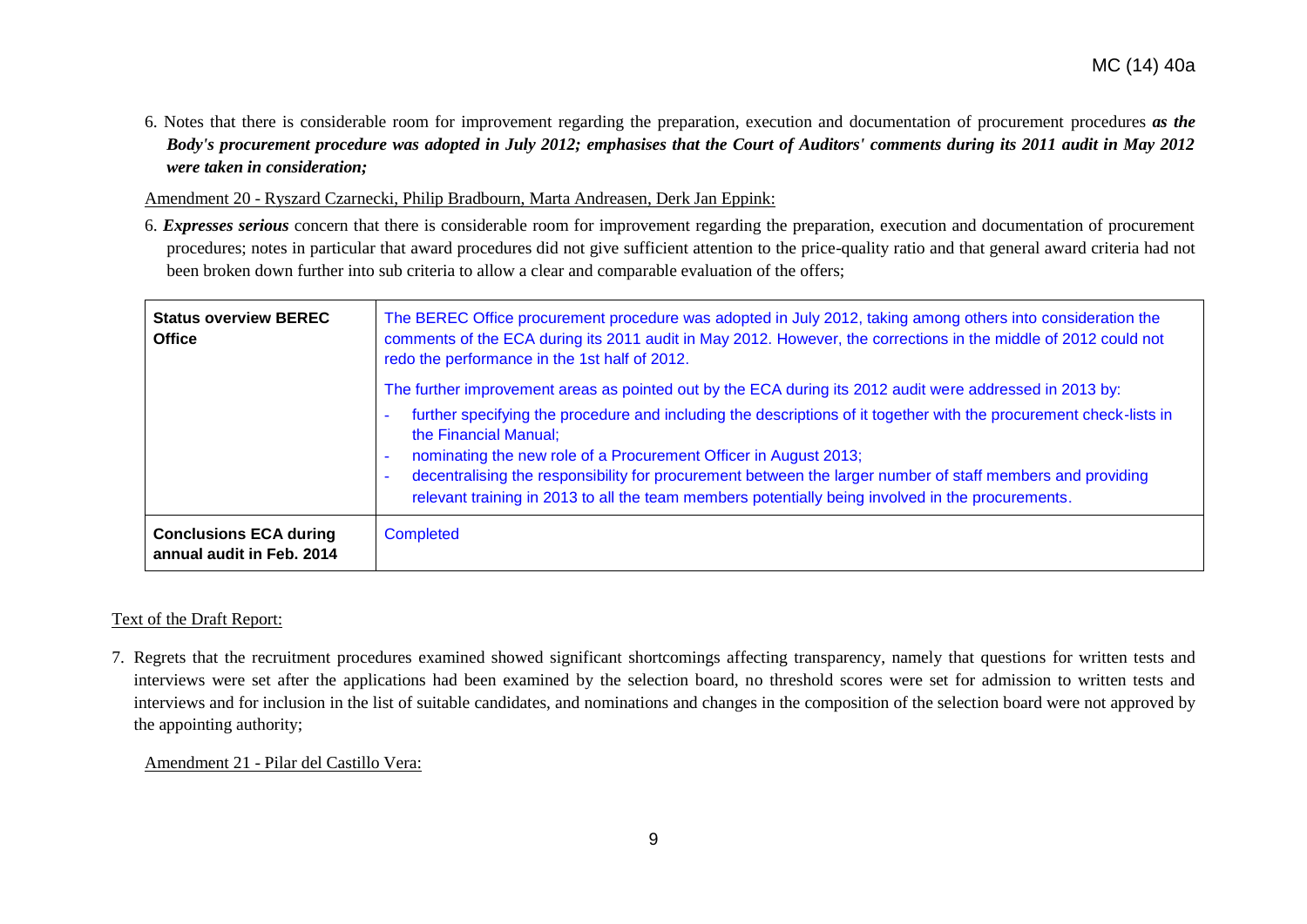7. *Notes* that the *Court of Auditors' comments during its audit in May 2012 were immediately taken into consideration; notes, however, that the corrections since June and July 2012 could not repeat the performance in the first half of 2012; welcomes the fact that in 2013, the recruitment procedure has been further specified and strictly followed*;

| <b>Status overview BEREC</b><br><b>Office</b>              | The comments of ECA during its 2011 audit in May 2012 were immediately taken into consideration (e.g. the approval<br>by the Appointing Authority of the composition of the Selection Committee). However, the corrections since June and<br>July 2012 could not redo the performance in the 1st half of year 2012.<br>In 2013 the recruitment procedure has further been specified and strictly followed. |
|------------------------------------------------------------|------------------------------------------------------------------------------------------------------------------------------------------------------------------------------------------------------------------------------------------------------------------------------------------------------------------------------------------------------------------------------------------------------------|
| <b>Conclusions ECA during</b><br>annual audit in Feb. 2014 | Completed                                                                                                                                                                                                                                                                                                                                                                                                  |

#### Text of the Draft Report:

8. Notes with concern that while most of the Body's staff have an administrative or support function and do not travel, they have all been provided with a mobile phone with a monthly limit up to EUR 50; expresses concern that there are no controls to monitor private use;

#### Amendment 22 - Pilar del Castillo Vera:

8. Notes *that an appropriate telecommunications policy has been developed based on the principles of the Court of Auditors' relevant policy, introduced in July 2013 and updated in January 2014;*

| ∣ Status overview BEREC ∶                                  | The appropriate telecommunications policy was developed based on the principles of the ECA relevant policy. The |
|------------------------------------------------------------|-----------------------------------------------------------------------------------------------------------------|
| <b>Office</b>                                              | policy was introduced in July 2013 and further updated in January 2014.                                         |
| <b>Conclusions ECA during</b><br>annual audit in Feb. 2014 | <b>Completed</b>                                                                                                |

#### Text of the Draft Report:

9. Regrets that the Body does not have a treasury policy; notes that as a result, at the end of 2012, all cash held by the Body (EUR 1 600 000) was held in one bank, which has a BBB credit rating;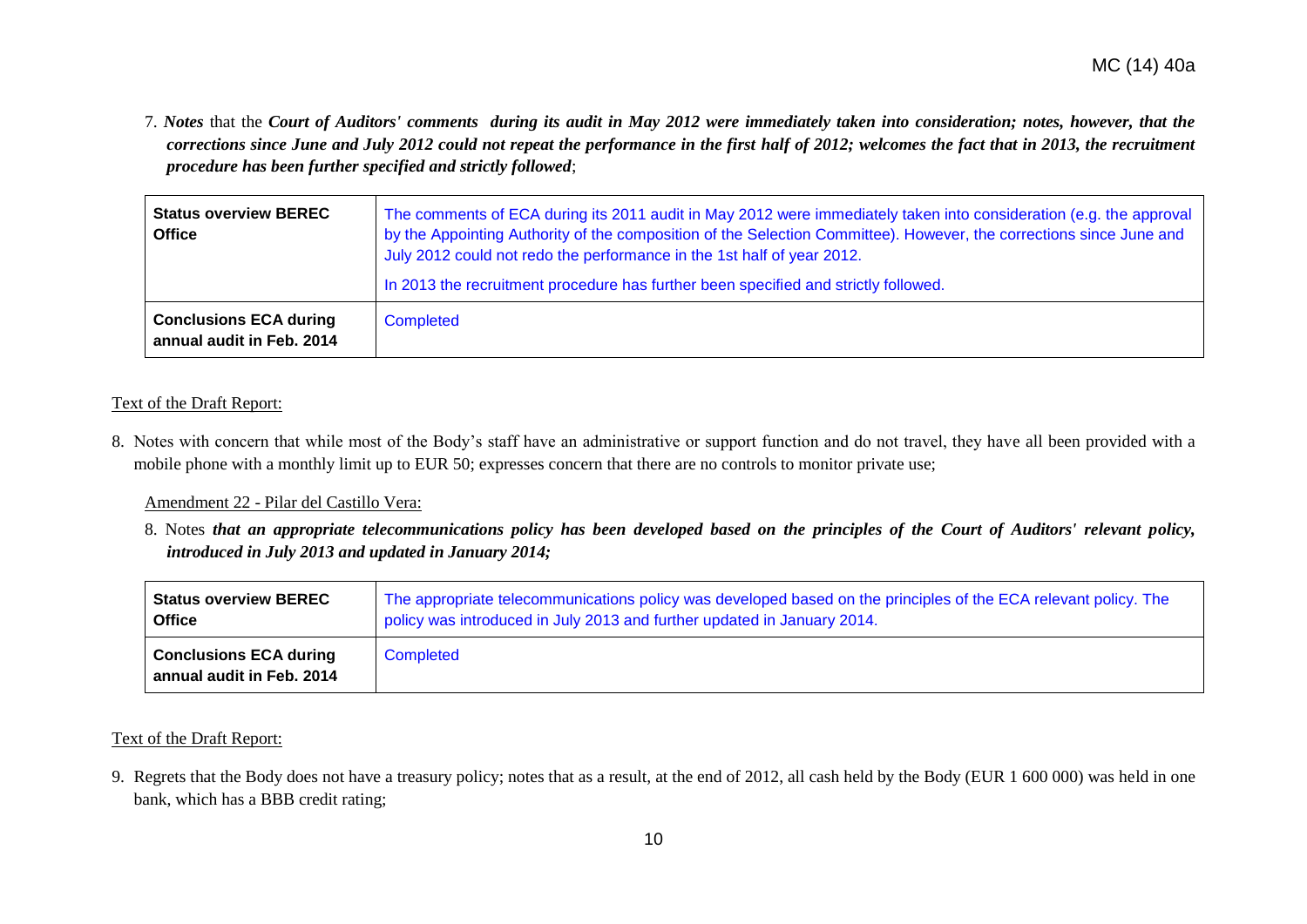#### Amendment 23 - Pilar del Castillo Vera:

9. *Welcomes the fact that a treasure* policy *has been implemented from July 2013 in collaboration with the relevant Commission services in line with the new Financial Regulations; notes that a contract with new banking service provider with a higher credit rating has been completed;* 

Amendment 24 - Ryszard Czarnecki, Philip Bradbourn, Marta Andreasen, Derk Jan Eppink:

9. *Deplores the fact* that the Body does not have a treasury policy; notes that as a result, at the end of 2012, all cash held by the Body (EUR 1 600 000) was held in one bank, which has a BBB credit rating

| <b>Status overview BEREC</b><br><b>Office</b>              | The treasury policy has been implemented from July 2013 in collaboration with the relevant Commission services in<br>line with the new Financial Regulations. |
|------------------------------------------------------------|---------------------------------------------------------------------------------------------------------------------------------------------------------------|
|                                                            | Contract with new banking service provider with a higher credit rating A was signed in July 2013 and has been<br>completed.                                   |
| <b>Conclusions ECA during</b><br>annual audit in Feb. 2014 | Completed                                                                                                                                                     |

#### Text of the Draft Report:

10. Calls on the Body to report on the actions taken to remedy the aforementioned outstanding issues concerning procurement and recruitment procedures by 1 September 2014;

#### Amendment 25 - Karin Kadenbach:

New Paragraph 10a

10a. *Regrets that the Body has provided limited information regarding conflicts of interests policy, referring only to conflicts of interests declarations being requested and making no mention of any code of conduct or policy in place; notes that there is nothing on the publication of the declarations, on awareness training in place, or the aim of bringing the organisation into line with the Guidelines issued by the Commission; calls on the Body to remedy this situation before 1 September 2014 and provide the discharge authority with details of the measures being taken in this domain, particularly because the organisation is made up of representatives of the national electronic communication regulators, and has to*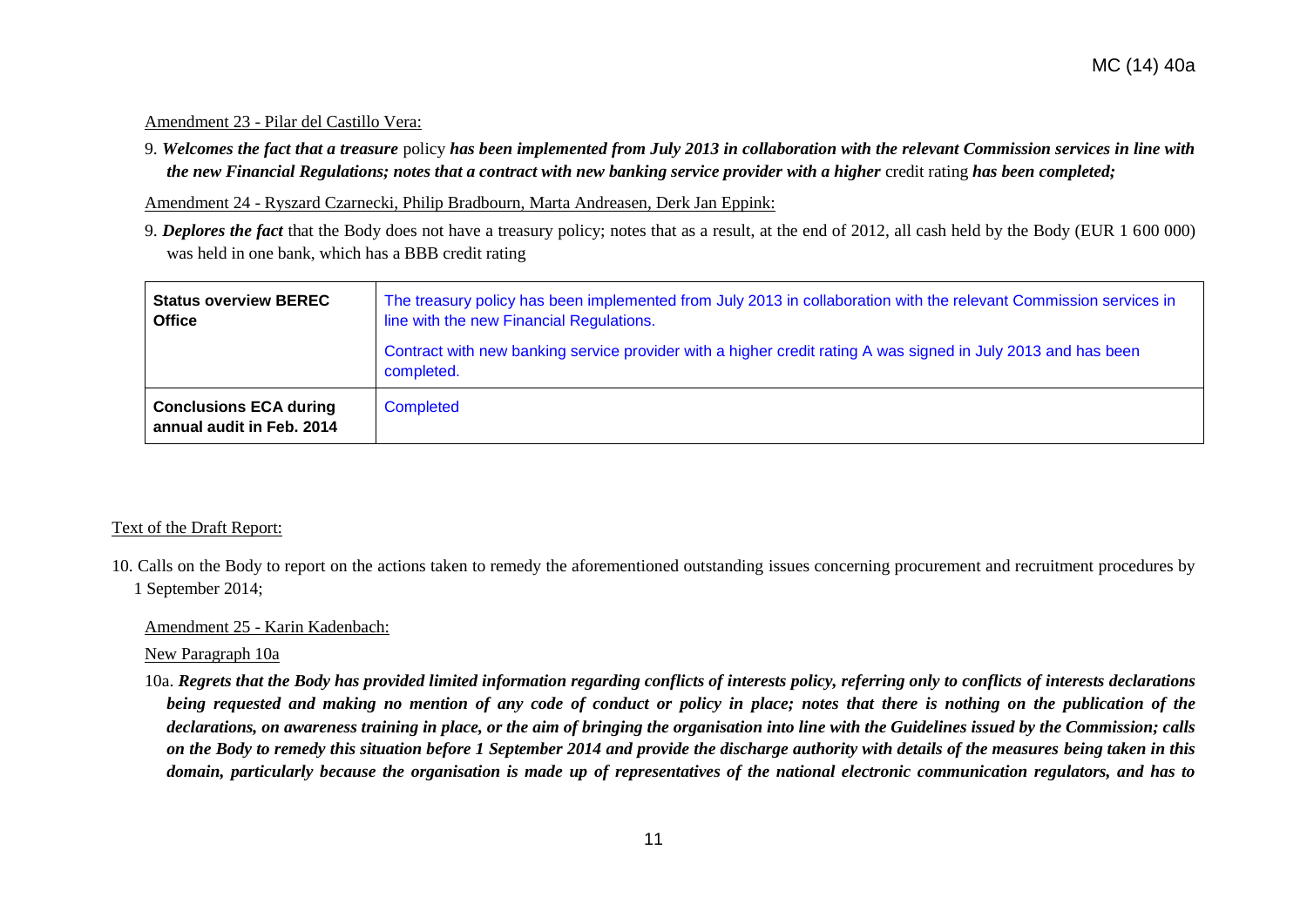*advise those same regulators (as well as the Union institutions) which indicates a situation requiring a strong and transparent conflict of interest policy*;

Amendment 26 - Monica Luisa Macovei:

New Paragraph 6a (?):

*Prevention and management of conflicts of interests and transparency*

Amendment 27 - Monica Luisa Macovei:

New Paragraph 10a

10a. *Notes that personal conflicts of interests declarations are requested from the members of the Office Management Committee and the Board of Regulators as well as from its staff members and that declarations of conflicts of interests of the members of the recruitment Selection Committees has been updated, based on the recommendations from the Court of Auditors; calls on the Body to inform the discharge authority of its plan to review its conflict of interest arrangements based on the Commission's guidelines on the Prevention and Management of Conflict of Interest in EU Decentralised Agencies;*

Amendment 28 - Monica Luisa Macovei:

New Paragraph 10b

10b. *Observes that the CVs and Declarations of Interests of the members of the Management Committee, the Administrative Manager and senior management are not publicly available; calls on the Agency to remedy the situation as a matter of urgency;*

| <b>Status overview BEREC</b><br><b>Office</b> | The Declarations of Interest and the Declarations of Commitment for the Members of the Board of Regulators and of<br>the Management Committee, the Administrative Manager and the staff of the Office are signed. The declarations of<br>the Board Members, their alternates and of the Administrative Manager are published in the Document Register on<br>BEREC public website, according to Art. 21 of BEREC Regulation. |
|-----------------------------------------------|-----------------------------------------------------------------------------------------------------------------------------------------------------------------------------------------------------------------------------------------------------------------------------------------------------------------------------------------------------------------------------------------------------------------------------|
|                                               | http://berec.europa.eu/eng/document_register/subject_matter/berec/declarations_of_interests_and_commitment/?qPa<br>$ge=18$                                                                                                                                                                                                                                                                                                  |
|                                               | Declarations of conflicts of interests of the members of the recruitment Selection Committees has been updated,<br>based on the recommendations from the ECA.                                                                                                                                                                                                                                                               |
|                                               | Principles of the Code of conduct have been documented in the Ethical principles/ Ethical Administrative Behaviour<br>(Internal Control Standard 2), which was adopted in July 2013. Based on the similar guidelines of the Commission<br>(Code of good Admin Behaviour, Rules of Staff conduct) and of the European Ombudsman. The document defines                                                                        |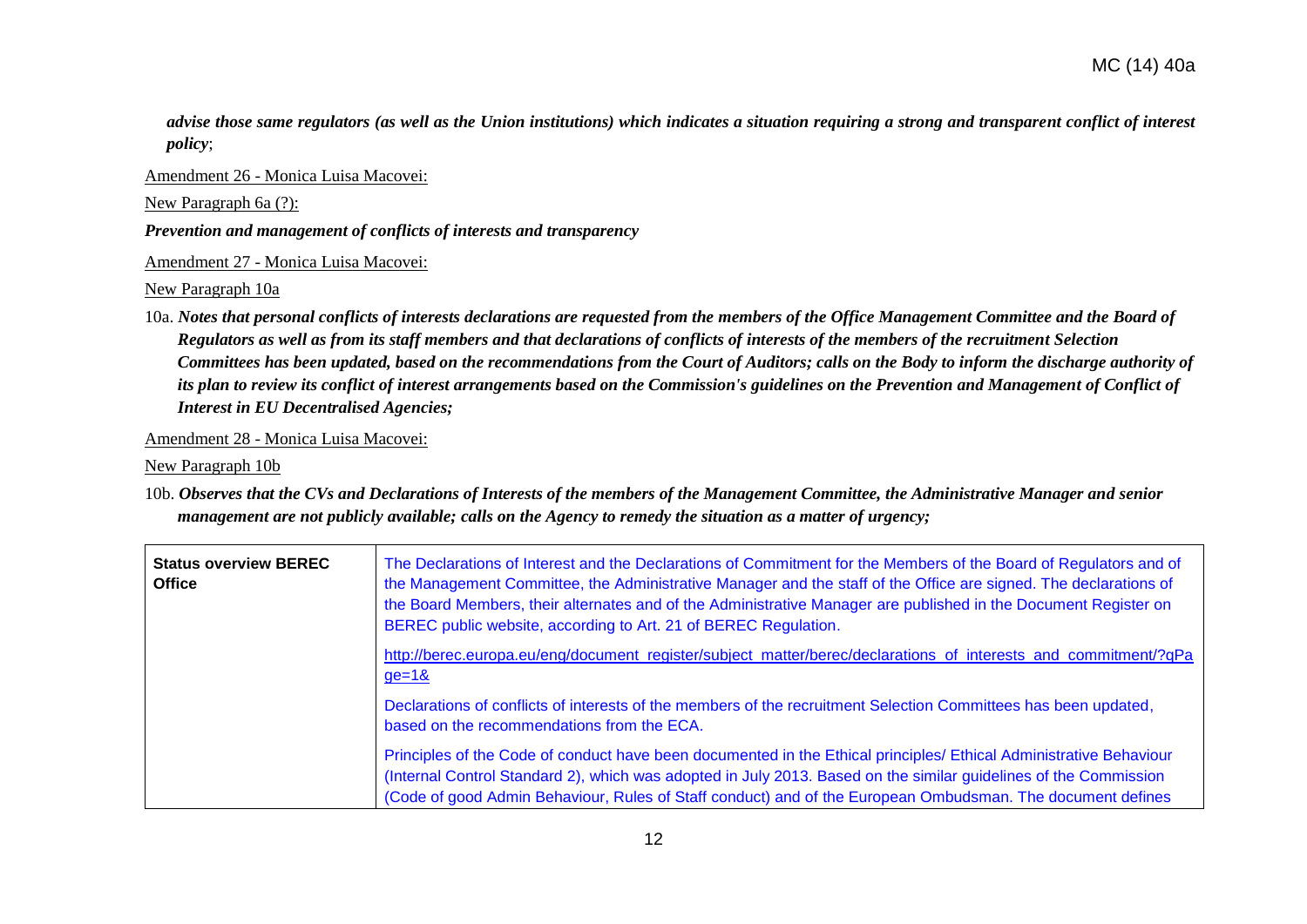| the BEREC Office:                                                                                                                                                                                                                                                                                                                                                                     |
|---------------------------------------------------------------------------------------------------------------------------------------------------------------------------------------------------------------------------------------------------------------------------------------------------------------------------------------------------------------------------------------|
| ethical principles (integrity, transparency, impartiality, objectivity);<br>principles of ethical administrative behaviour;<br>principles on communication (disclosure of info, publications, communication with media, with stakeholders and<br>citizens)<br>rules for situations with ethical dilemmas and guidance for behaviour (conflict of interest, gifts and favours, outside |
| activities, general behaviour).<br>The drafting of the Ethical principles/ Ethical Administrative Behaviour document was preceded by training on ethics                                                                                                                                                                                                                               |
| for all staff members in November 2012 covered the main principles of professional ethics and staff obligations.                                                                                                                                                                                                                                                                      |

#### *Internal audit*

#### Text of the Draft Report:

- 11. Deplores the fact that there are a number of outstanding issues as regards the internal controls, namely that:
- the Office has not yet implemented the Internal Control Standards on 'Objectives and performance indicators' (ICS 5), 'Process and procedures' (ICS 8), 'Document management' (ICS 11) and 'Information and Communication' (ICS 12),

Amendment 29 - Pilar del Castillo Vera:

Paragraph 11 - introductory part

11. *Welcome the progress made in 2013* as regards the internal controls, namely that:

Amendment 30 - Pilar del Castillo Vera:

Paragraph 11 - indent 1

– The *introduction of a new budgeting principle included the review of the* Objectives and performance indicators *of the annual Work Programme, the* process *for financial management and procurement recruitment have been newly defined and specified; notes, furthermore, that the inventory of* procedures *(which involved the processing of personal data*) *was approved in July 2013, the* document *management policy has been reviewed as specified in the IAS implementation plan and an updated version will be adopted in 2014 and the* Information and Communication *Security policies were introduced in October 2013;*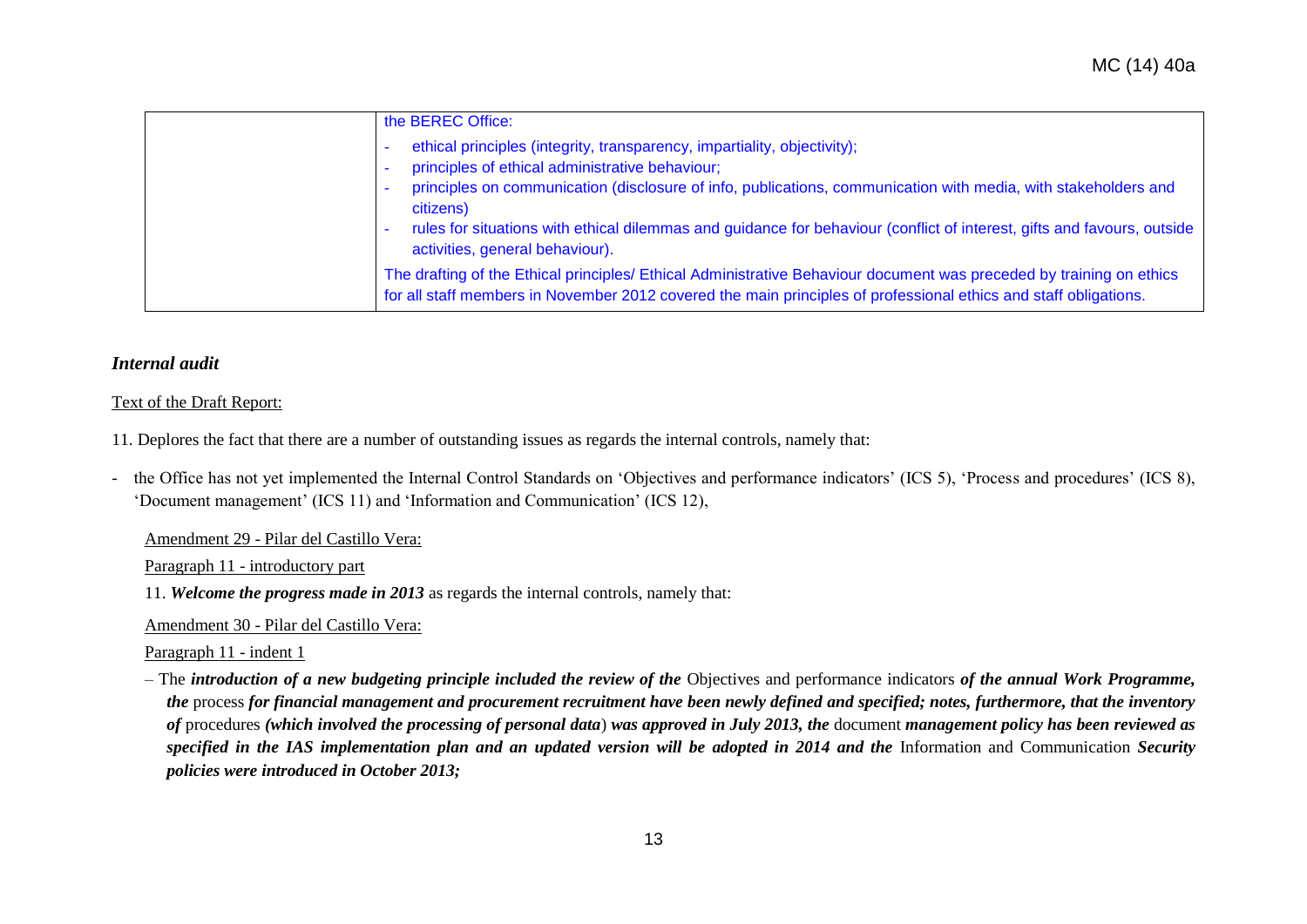| <b>Status overview BEREC</b><br><b>Office</b>              | The implementation of the Internal Control Standards is ongoing based on the multi-annual implementation plan over<br>2013-2015, which has been agreed with the Internal Audit Service (IAS). The following progress in 2013 has been<br>made in respect to the observations from the ECA.                                                                                                                                                                                     |
|------------------------------------------------------------|--------------------------------------------------------------------------------------------------------------------------------------------------------------------------------------------------------------------------------------------------------------------------------------------------------------------------------------------------------------------------------------------------------------------------------------------------------------------------------|
|                                                            | 'Objectives and performance indicators' (ICS 5): Activity Based costing and budgeting model (ABB) was developed<br>with the external support in July 2013. The introduction of the new budgeting principle included the review of the<br>objectives and the performance indicators of the annual Work Programme. The definition of objectives was revised<br>and the performance indicators were better aligned with the specific objectives of the Work Programme activities. |
|                                                            | 'Process and procedures' (ICS 8): The processes for the financial management, accounting, assets management,<br>procurement, recruitment have been newly defined or further specified and documented in the Financial and<br>Accounting manuals. The inventory of the procedures (which involve the processing of personal data) was approved<br>in July 2013.                                                                                                                 |
|                                                            | 'Document management' (ICS 11): The initial document management policy, which was adopted in 2012, has been<br>reviewed as specified in the IAS implementation plan and an updated version will be adopted in 2014.                                                                                                                                                                                                                                                            |
|                                                            | 'Information and Communication' (ICS 12): The required IT Security policies were introduced in October 2013.                                                                                                                                                                                                                                                                                                                                                                   |
| <b>Conclusions ECA during</b><br>annual audit in Feb. 2014 | Ongoing                                                                                                                                                                                                                                                                                                                                                                                                                                                                        |

Text of the Draft Report - indent 2:

- there is no procedure related to the registration and disposal of fixed assets and no physical inventory has been performed,

Amendment 31 - Pilar del Castillo Vera:

Paragraph 11 - indent 2

– *a physical inventory has been performed between July and September 2013;*

| <b>Status overview BEREC</b><br><b>Office</b> | Physical inventory has been performed between July and September 2013. |
|-----------------------------------------------|------------------------------------------------------------------------|
| <b>Conclusions ECA during</b>                 | Completed                                                              |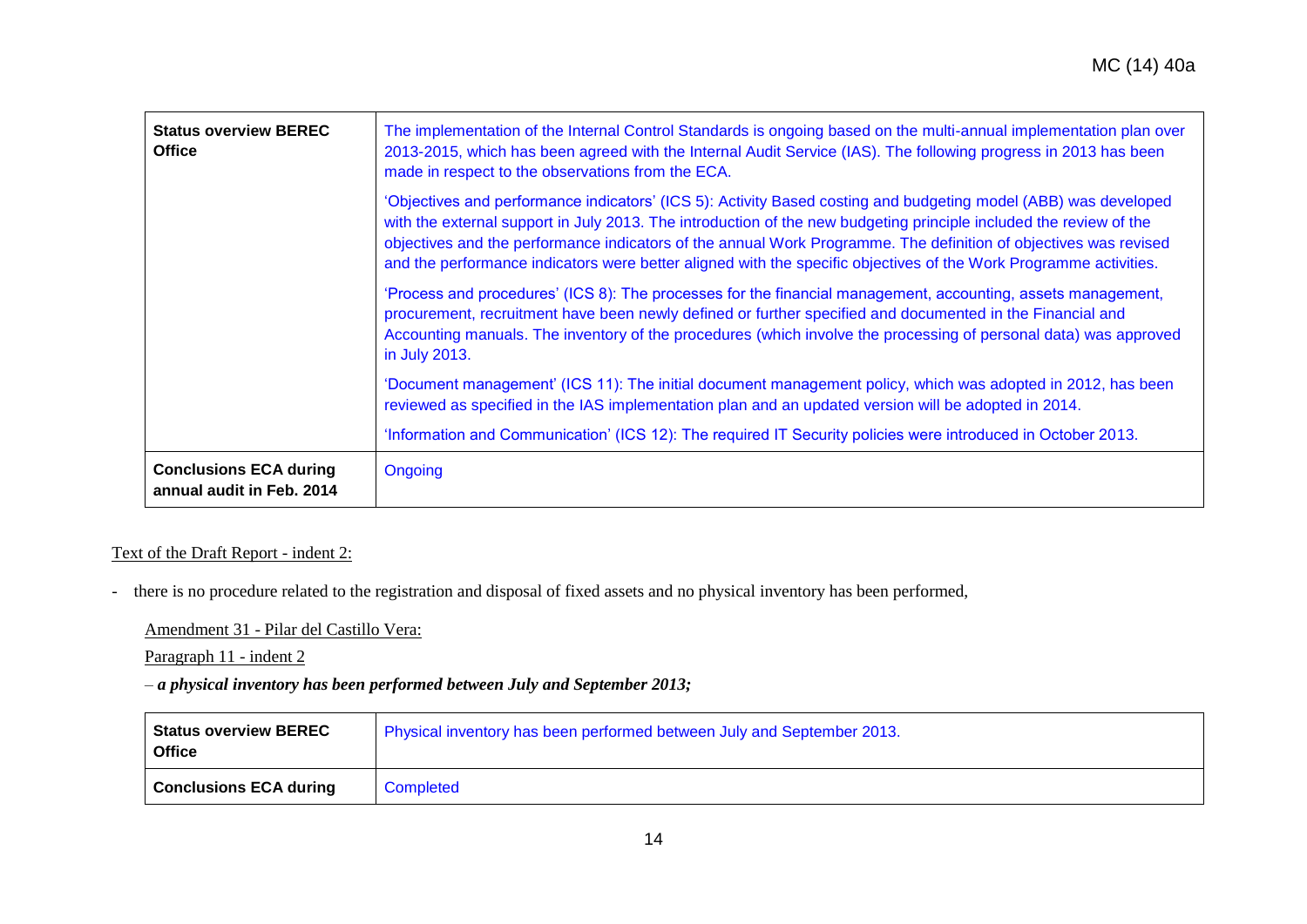| Feb. 2014<br><br>annual audit in |  |
|----------------------------------|--|

#### Text of the Draft Report - indent 3:

- procedures concerning the establishment, approval and recording of exceptions and deviations from policies and procedures have not been implemented;

Amendment 32 - Pilar del Castillo Vera:

Paragraph 11 - indent 3

– *the procedure for the* establishment, approval and recording of exceptions *was adopted in June 2013 and a register of exceptions and deviations was already established in June 2012;*

| <b>Status overview BEREC</b>                               | The procedure for the establishment, approval and recording of exceptions was adopted in June 2013 and the register |
|------------------------------------------------------------|---------------------------------------------------------------------------------------------------------------------|
| <b>Office</b>                                              | of exceptions and deviations was established in June 2012                                                           |
| <b>Conclusions ECA during</b><br>annual audit in Feb. 2014 | Completed                                                                                                           |

#### Text of the Draft Report:

12. Calls on the office to remedy the situation and to report on its progress by 1 September 2014;

Amendment 33 - Pilar del Castillo Vera:

12. Calls on the *Body to continue improving its implementation of the budget;*

Amendment 34 - Ryszard Czarnecki, Philip Bradbourn, Marta Andreasen, Derk Jan Eppink:

12. *Demands that the* Body remedy the situation and report on its progress by 1 September 2014;

| <b>Comment BEREC Office</b> | BEREC Office confirms that a solid progress has already been made in the administrative practices of the Body and |
|-----------------------------|-------------------------------------------------------------------------------------------------------------------|
|                             | reassures that the recommendations from the Court's audit to the 2012 have been and continue to be addressed      |
|                             | seriously.                                                                                                        |